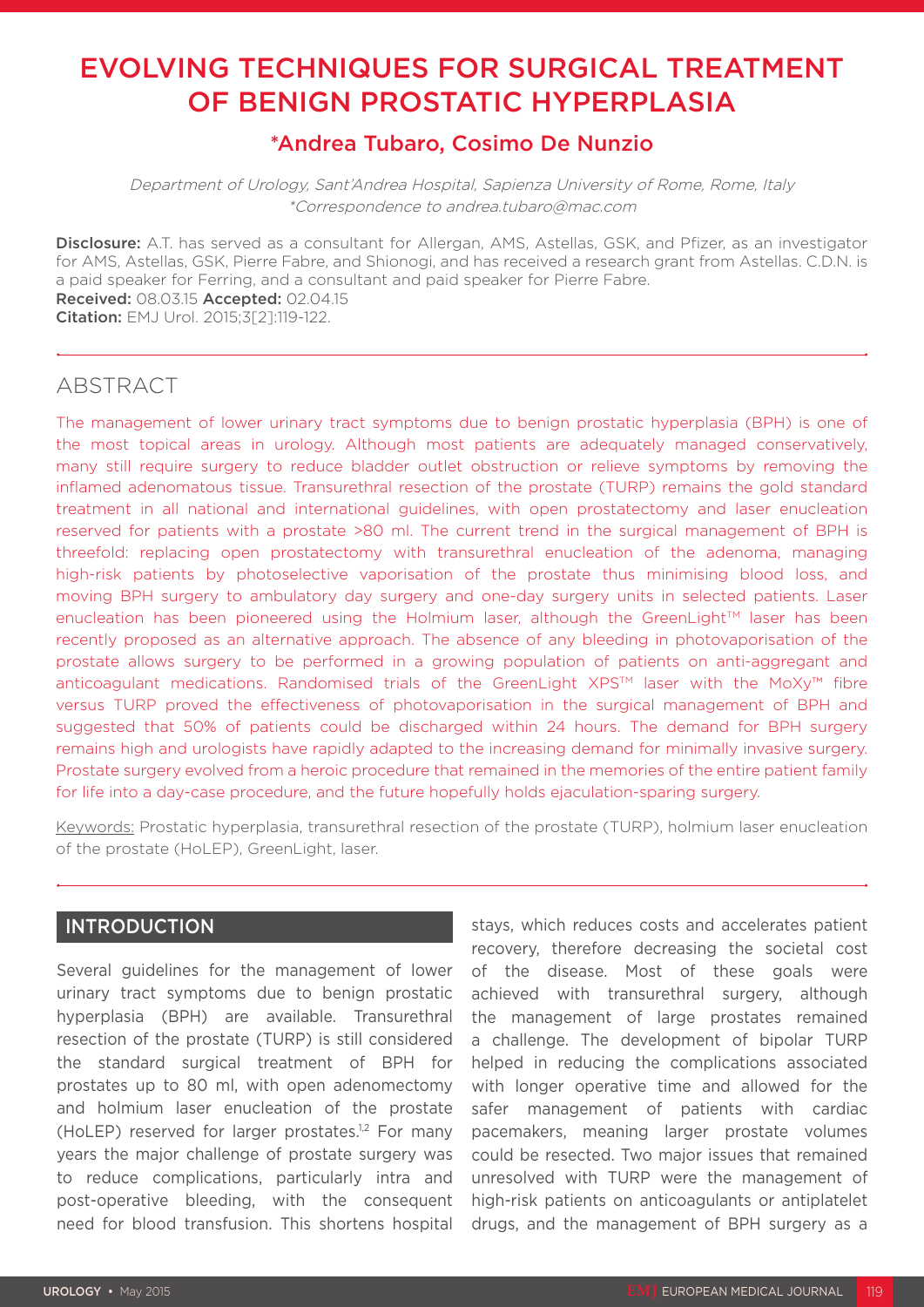day case. The development of HoLEP provided a viable alternative to open adenomectomy, making the open approach obsolete.<sup>3</sup> Notwithstanding a long learning curve and the problems associated with morcellation, the HoLEP technique has gradually gained popularity, although it is usually performed by a single surgeon in most centres.

Vaporisation of the prostate with the GreenLight™ laser is one of the few alternatives to TURP that found its way into most guidelines on the management of BPH.<sup>1,2</sup> Photovaporisation of the prostate with the GreenLight laser was introduced in the early 2000s, with the first paper published in 2003.4 The laser was limited in power (80 W), but the concept of prostate vaporisation with negligible blood loss, rapid removal of the indwelling catheter, and early patient discharge was proven. The particular wavelength of the GreenLight laser (532 nm) allowed the energy to be electively absorbed by oxyhaemoglobin with a previously unknown level of haemostasis that made bladder irrigation obsolete. Improvement of the laser technology allowed the development of more powerful systems that were able to deliver 120 W (GreenLight HPSTM) and finally 180 W (GreenLight XPSTM).5,6 With the latter version of the laser came a new version of the glass fibre (MoXy™ fibre) and up to 650 kJ could be delivered. This new fibre includes a larger emission window and incorporates an irrigation channel that helps to extend the fibre function.7

Randomised studies of the GreenLight XPS laser versus TURP have definitively proven the effectiveness of photovaporisation.<sup>8,9</sup> According to the GOLIATH study $8.9$  (a randomised noninferiority study of TURP versus GreenLight XPS), TURP and GreenLight XPS offer comparable improvement of the signs and symptoms of BPH at 6 and 12 months. TURP remains a shorter procedure compared to photovaporisation with an average operative time of 39.3 minutes versus 49.6 minutes, but the 10 extra minutes required for the GreenLight XPS procedure result in a significant difference in the post-operative parameters compared with TURP: a shorter time in the recovery room (2.2 hours versus 2.9 hours); a shorter catheterisation time (40.8 hours versus 59.5 hours); a shorter time to health status (patients able to void with a post-void residual urine volume <100 ml [37.3 hours versus 63.5 hours]); and shorter hospital stay (65.5 hours versus 96.9 hours). Photovaporisation of the prostate has been associated with significant post-operative

symptoms but the GOLIATH study proved that this was a false perception as the incidence of irritative symptoms/pain and discomfort was 19.1% in the GreenLight group and 21.8% in the TURP group. Evaluation of prostate volume showed a comparable reduction of prostate volume in the two arms, with a decrease from 48.6 ml to 23 ml in the GreenLight group and from 46.2 ml to 20.4 ml in the TURP group.

The comparison of photovaporisation of the prostate and open adenomectomy is something of a historical question as the number of open surgical procedures for BPH are rapidly decreasing worldwide, and enrolling patients in randomised studies of endoscopic versus open procedures is increasingly difficult. In 2007 Alivizatos and coworkers<sup>10</sup> published the results of a randomised study of the old GreenLight 80 W versus open adenomectomy in patients with prostate volume >80 ml. The photovaporisation procedure was longer than open surgery (80 minutes versus 50 minutes), but catheter time was shorter (24 hours versus 120 hours), as well as hospital stay (48 hours versus 144 hours). At 12 months similar results were observed for the International Prostate Symptom Score (IPSS) (9 versus 8), maximum flow rate (16.0 ml/s versus 15.1 ml/s), post void residual (17 ml versus 12 ml), sexual function (International Index of Erectile Function [IIEF] score 12 versus 12), and post-operative prostatespecific antigen (2.4 ng/ml versus 2.0 ng/ml). Open surgery resulted in a better quality of life (QoL): IPSS question 8 (1 versus 1) (p=0.035 because of a better standard deviation for open surgery) and lower prostate volume (55 ml versus 10 ml). At 12 months adverse events were observed in 21.5% of GreenLight patients and in 31.7% of the open surgery patients. A more recent analysis of GreenLight and open surgery patients suggests a significant economic advantage for the laser treatment with an additional cost of €1450 for open surgery due to a longer hospital stay (3.0 days versus 10.4 days), and a higher reoperation rate in the open surgery group (19.5% versus  $1.9\%$ ).<sup>11</sup> The study was limited by the retrospective analysis of the open surgery data and by the unfavourable outcome of the open surgery patients compared with other published series.<sup>11</sup>

Long-term data of GreenLight vaporisation first became available in 2008 when Ruszat et al.<sup>12</sup> published their 5-year data showing the durability of the results in terms of lower urinary tract symptoms, QoL, and flow rate parameters. Analysis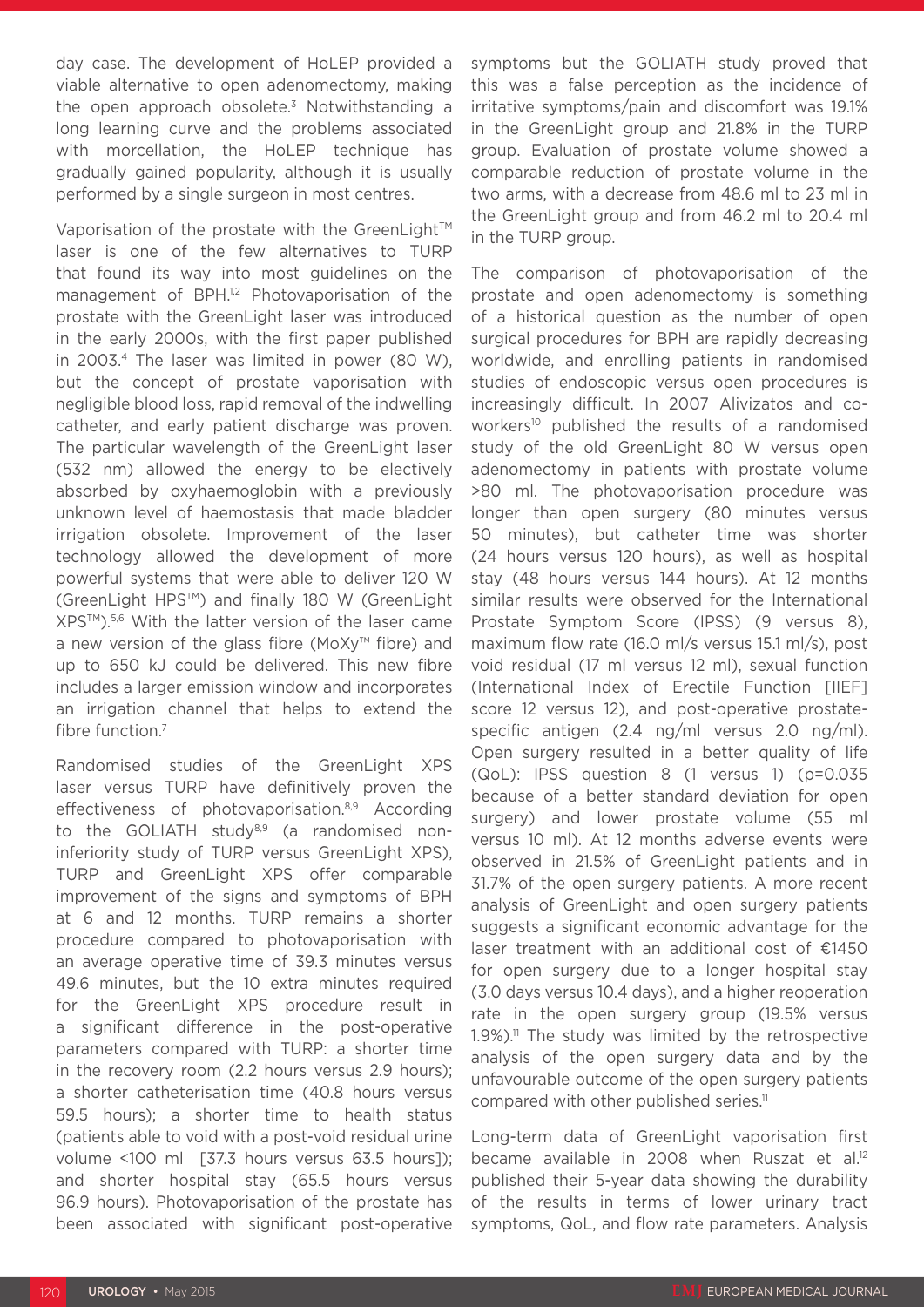of the long-term outcome of two case series of GreenLight 80 W and TURP showed comparable functional outcomes at 5 years, although the reoperation rate was higher in the laser group compared to the TURP group (18% versus 3% reoperation for recurrent adenoma), suggesting that the old and low-power laser unit offered an inferior tissue ablation capacity, opening the way to more powerful equipment such as the GreenLight HPS and XPS lasers that were eventually made available.<sup>13</sup>

After 25 years of managing patients with lower urinary tract symptoms due to BPH we believe that there is no single surgical technique that fits all patients. TURP (monopolar and bipolar), vaporisation, and enucleation techniques are here to stay, as we require all of these techniques in our departments. TURP can be the only available procedure in low-volume centres but tertiary referral institutes certainly need to have all techniques available for managing the various patients that may be referred. Although we would all like a surgical technique to have a short learning curve, an interesting study from Japan suggests that 81 procedures are required to reach a plateau in performing TURP.<sup>14</sup> Misrai et al.<sup>15</sup> recently published a figure of 50 patients as the number required to plateau the number of intra and postoperative complications with the GreenLight laser. Similar numbers (50 patients) were proposed by Shah and co-workers<sup>16</sup> for the learning curve of HoLEP.

The GreenLight laser is now part of the urologist's armamentarium in several centres worldwide, and the application of this new technology includes the management of patients at high surgical risk, in which maximal control of intra and post-operative bleeding and management of BPH surgery as a day case are required. Notwithstanding the obvious value of the GreenLight in managing patients on anticoagulant or antiplatelet drugs, the possibility of performing BPH surgery as a day case is the real 'game changer', the potential of which has not been fully explored or implemented.

Although the evidence in the literature is limited, the possibility of managing BPH surgery as a day case using the GreenLight laser is there, and further evidence will become available in the near future.17

Moving BPH surgery from a standard ward into a day-case unit in selected patients is a paramount change in terms of hospital management, and has a profound effect on the cost of BPH surgery. Patients operated on with the GreenLight laser as a day case can also be managed in different ways according to the national, regional, and local health service organisation. In most centres patients can be discharged within the same day of surgery with an indwelling Foley catheter that can be removed over the next 24 hours, alternatively patients can be discharged within 24 hours from admission without an indwelling catheter. The combination of follow-up consultations and phone calls to manage patients in the early post-operative weeks varies accordingly in different centres. Will every BPH patient scheduled for surgery be a candidate for prostate vaporisation with the GreenLight as a day case? Certainly not, but nevertheless, beyond being able to operate on patients receiving anticoagulants and antiplatelet drugs, BPH surgery as a day case is the most impressive and interesting change we have seen in this area so far.

Day-case surgery for BPH is here to stay and it will soon be widely adopted; however, research never ceases and the next issue will be ejaculationsparing surgery. We are beginning to understand how BPH surgery impacts ejaculation, and modifications of the standard techniques have already been proposed.<sup>18</sup> In the third millennium the evaluation of the effectiveness of a surgical procedure should always consider not only the improvement of the clinical condition but also the foreseeable consequences and the adverse events that often come with surgery. Retrograde ejaculation remains the number one reason for BPH patients to postpone or refuse surgery.

#### REFERENCES

1. Oelke M et al. EAU guidelines on the treatment and follow-up of nonneurogenic male lower urinary tract symptoms including benign prostatic obstruction. Eur Urol. 2013;64(1):118-40. 2. McVary KT et al. Update on AUA guideline on the management of benign prostatic hyperplasia. J Urol. 2011;185(5):1793-803.

3. Fraundorfer MR, Gilling PJ. Holmium:YAG laser enucleation of the prostate combined with mechanical morcellation: preliminary results. Eur Urol. 1998;33(1):69-72.

4. Hai MA, Malek RS. Photoselective vaporization of the prostate: initial experience with a new 80 W KTP laser for the treatment of benign prostatic